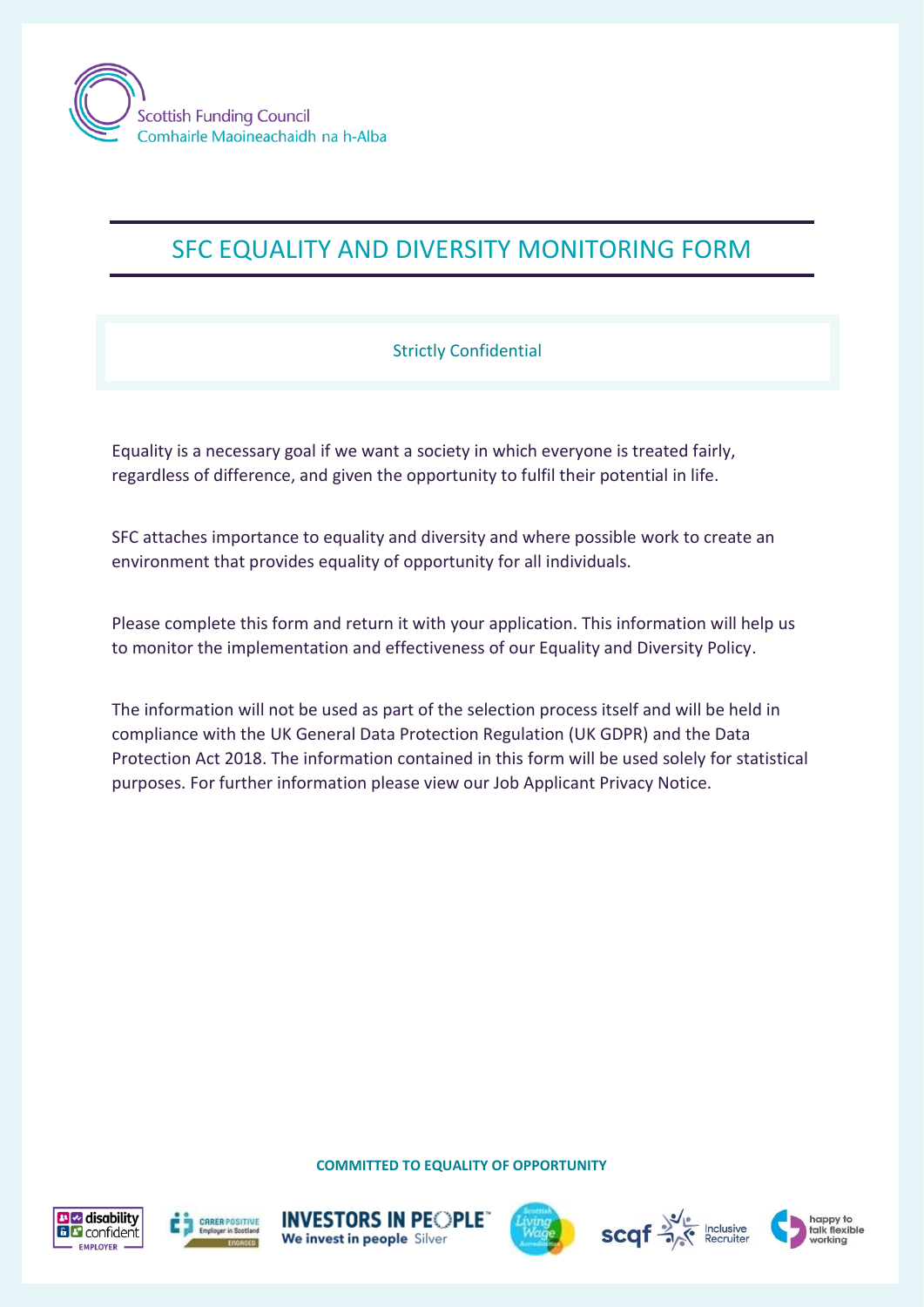|                  | <b>Basic details</b> |
|------------------|----------------------|
| Name             |                      |
| Post applied for |                      |

| How did you hear about this post? |  |                            |  |  |  |  |
|-----------------------------------|--|----------------------------|--|--|--|--|
| <b>SFC Website</b>                |  | <b>SFC E-mail</b>          |  |  |  |  |
| Word of Mouth                     |  | <b>SFC Member of Staff</b> |  |  |  |  |
| <b>Internal Advert</b>            |  | Online*                    |  |  |  |  |
| Other advert*                     |  | Other*                     |  |  |  |  |
| *Specify if you wish              |  |                            |  |  |  |  |

| What is your age? |  |       |  |       |  |
|-------------------|--|-------|--|-------|--|
| $16 - 24$         |  | 35-44 |  | 55-64 |  |
| 25-34             |  | 45-54 |  | $65+$ |  |

| What is your gender? |  |               |  |                   |  |
|----------------------|--|---------------|--|-------------------|--|
| Male                 |  | <b>Female</b> |  | Prefer not to say |  |

| Is your gender identity different to the sex you were assumed to be at birth? |  |    |  |                   |  |  |
|-------------------------------------------------------------------------------|--|----|--|-------------------|--|--|
| $Y \rho \varsigma^*$                                                          |  | Nο |  | Prefer not to say |  |  |
| *Specify if you wish                                                          |  |    |  |                   |  |  |

| Have you ever identified as a transgender or trans person? |  |    |  |                   |  |
|------------------------------------------------------------|--|----|--|-------------------|--|
| $Yes*$                                                     |  | No |  | Prefer not to say |  |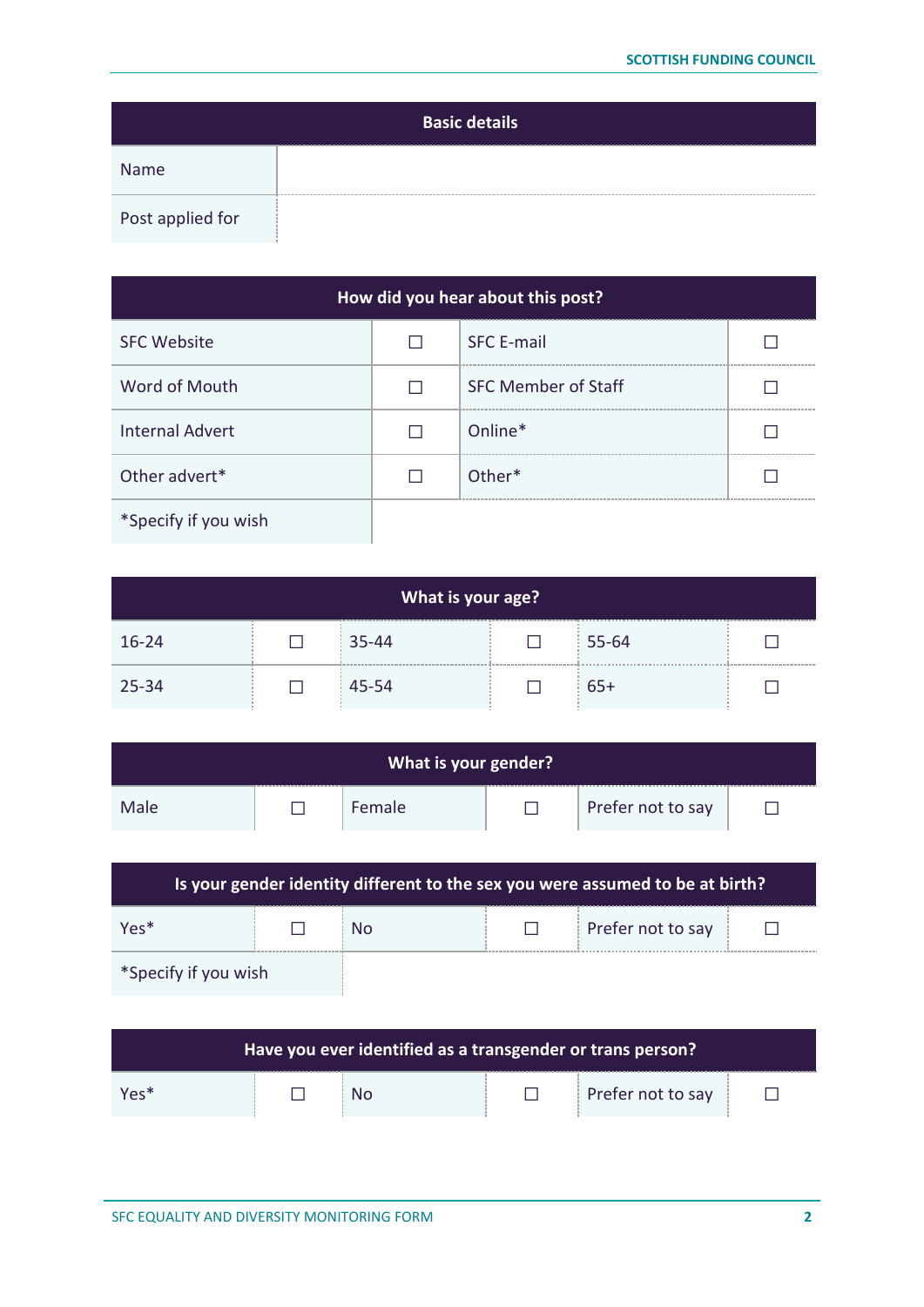| Do you consider yourself to be within any of the following categories?<br>(you can select more than one if you wish) |  |                             |  |                                            |  |  |
|----------------------------------------------------------------------------------------------------------------------|--|-----------------------------|--|--------------------------------------------|--|--|
| Female-to-male<br>/ trans man                                                                                        |  | Intersex person             |  | Cross dressing /<br>transvestite<br>person |  |  |
| Male-to-female<br>/ trans woman                                                                                      |  | Non-binary<br>gender person |  | Other type of<br>gender variant<br>person* |  |  |
| Prefer not to<br>say                                                                                                 |  | *Specify if you<br>wish     |  |                                            |  |  |

| What is your race / ethnic group?                                     |                                                                      |                                           |                                                        |                                        |                              |                |  |
|-----------------------------------------------------------------------|----------------------------------------------------------------------|-------------------------------------------|--------------------------------------------------------|----------------------------------------|------------------------------|----------------|--|
|                                                                       | Indicate the box that best describes your ethnic group or background |                                           |                                                        |                                        |                              |                |  |
|                                                                       |                                                                      |                                           | A) White                                               |                                        |                              |                |  |
| Scottish                                                              | $\Box$                                                               | <b>Other British</b>                      |                                                        | ΙI                                     | <b>Irish</b>                 | $\blacksquare$ |  |
| Gypsy/Traveller                                                       | П                                                                    | Polish                                    |                                                        |                                        | Other white<br>ethnic group* |                |  |
| *Please specify                                                       |                                                                      |                                           |                                                        |                                        |                              |                |  |
|                                                                       |                                                                      | <b>B) Mixed or Multiple Ethnic Groups</b> |                                                        |                                        |                              |                |  |
| Any mixed/multiple ethnic<br>groups (please state)                    |                                                                      |                                           |                                                        |                                        |                              |                |  |
|                                                                       | C)                                                                   |                                           |                                                        | Asian, Asian Scottish or Asian British |                              |                |  |
| Pakistani, Pakistani Scottish<br>or Pakistani British                 |                                                                      |                                           | Indian, Indian Scottish or Indian<br><b>British</b>    |                                        | $\mathsf{L}$                 |                |  |
| Bangladeshi, Bangladeshi<br>Scottish or Bangladeshi<br><b>British</b> |                                                                      |                                           | Chinese, Chinese Scottish or Chinese<br><b>British</b> |                                        |                              |                |  |
| Other (please specify)                                                |                                                                      |                                           |                                                        |                                        |                              |                |  |
|                                                                       |                                                                      |                                           | D) African                                             |                                        |                              |                |  |
| African, African Scottish or<br><b>African British</b>                |                                                                      |                                           |                                                        |                                        |                              |                |  |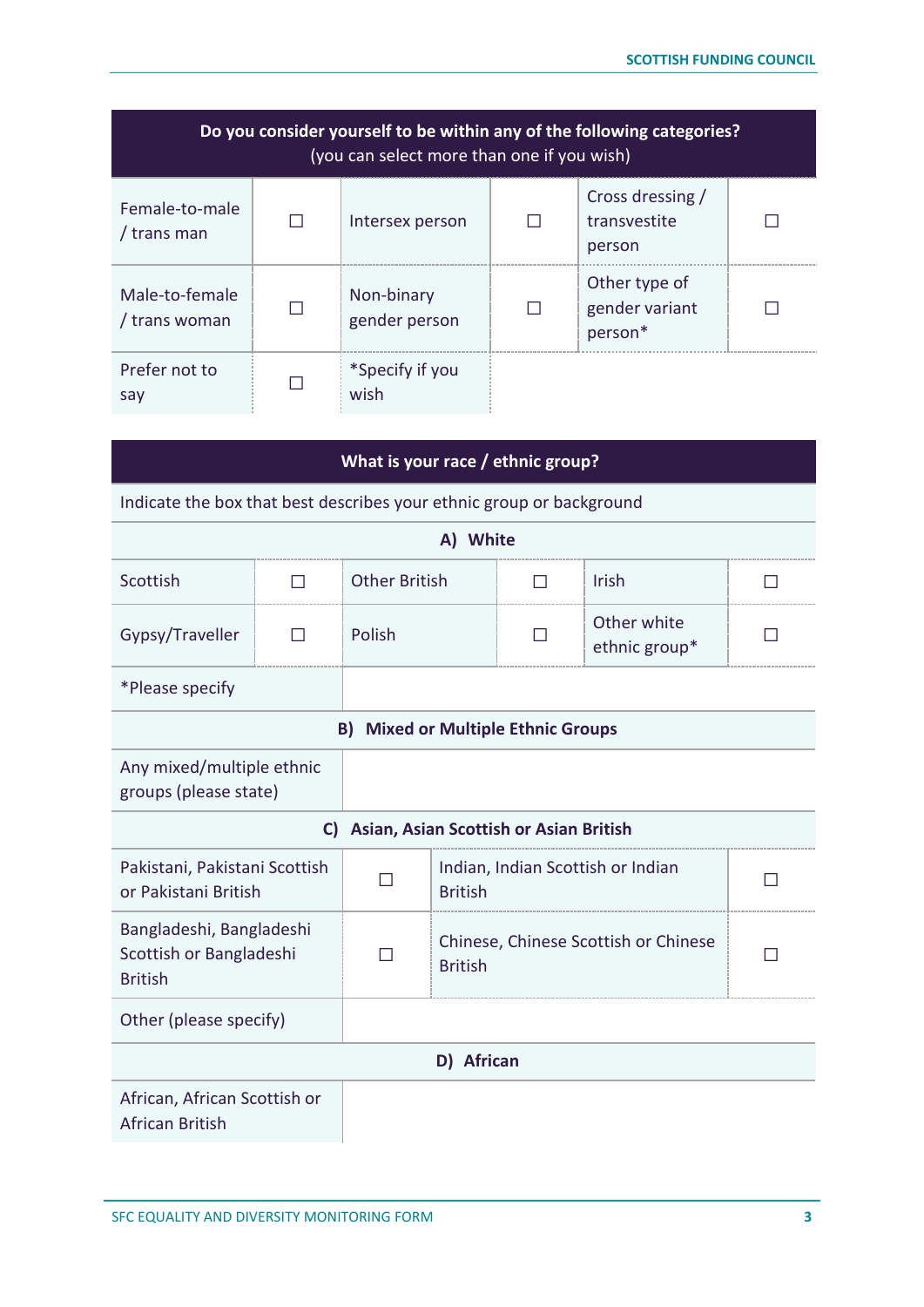| What is your race / ethnic group?                               |                       |                                        |  |  |  |  |
|-----------------------------------------------------------------|-----------------------|----------------------------------------|--|--|--|--|
|                                                                 | E) Caribbean or Black |                                        |  |  |  |  |
| Caribbean, Caribbean<br>Scottish or Caribbean<br><b>British</b> |                       | Black, Black Scottish or Black British |  |  |  |  |
| Other (please state)                                            |                       |                                        |  |  |  |  |
|                                                                 | F)                    | <b>Other ethnic group</b>              |  |  |  |  |
| Arab, Arab Scottish or Arab<br><b>British</b>                   |                       | Other*                                 |  |  |  |  |
| *Please specify                                                 |                       |                                        |  |  |  |  |
| G) Prefer not to say                                            |                       |                                        |  |  |  |  |
| Prefer not to say                                               |                       |                                        |  |  |  |  |

| What religion, religious denomination or body do you belong to? |  |                                         |  |                              |  |  |
|-----------------------------------------------------------------|--|-----------------------------------------|--|------------------------------|--|--|
| <b>None</b>                                                     |  | <b>Christian: Church</b><br>of Scotland |  | Christian: Roman<br>Catholic |  |  |
| Christian: Other<br>Christian*                                  |  | <b>Muslim</b>                           |  | <b>Buddhist</b>              |  |  |
| Sikh                                                            |  | Jewish                                  |  | Hindu                        |  |  |
| Another religion or body*                                       |  |                                         |  | Prefer not to say            |  |  |
| *Please specify                                                 |  |                                         |  |                              |  |  |

| How would you describe your sexual orientation? |  |          |  |                        |  |
|-------------------------------------------------|--|----------|--|------------------------|--|
| <b>Bisexual</b>                                 |  | Gay man  |  | Gay woman /<br>Lesbian |  |
| Heterosexual /<br>straight                      |  | Not sure |  | Other*                 |  |
| Prefer not to say                               |  |          |  |                        |  |
| *Please specify                                 |  |          |  |                        |  |